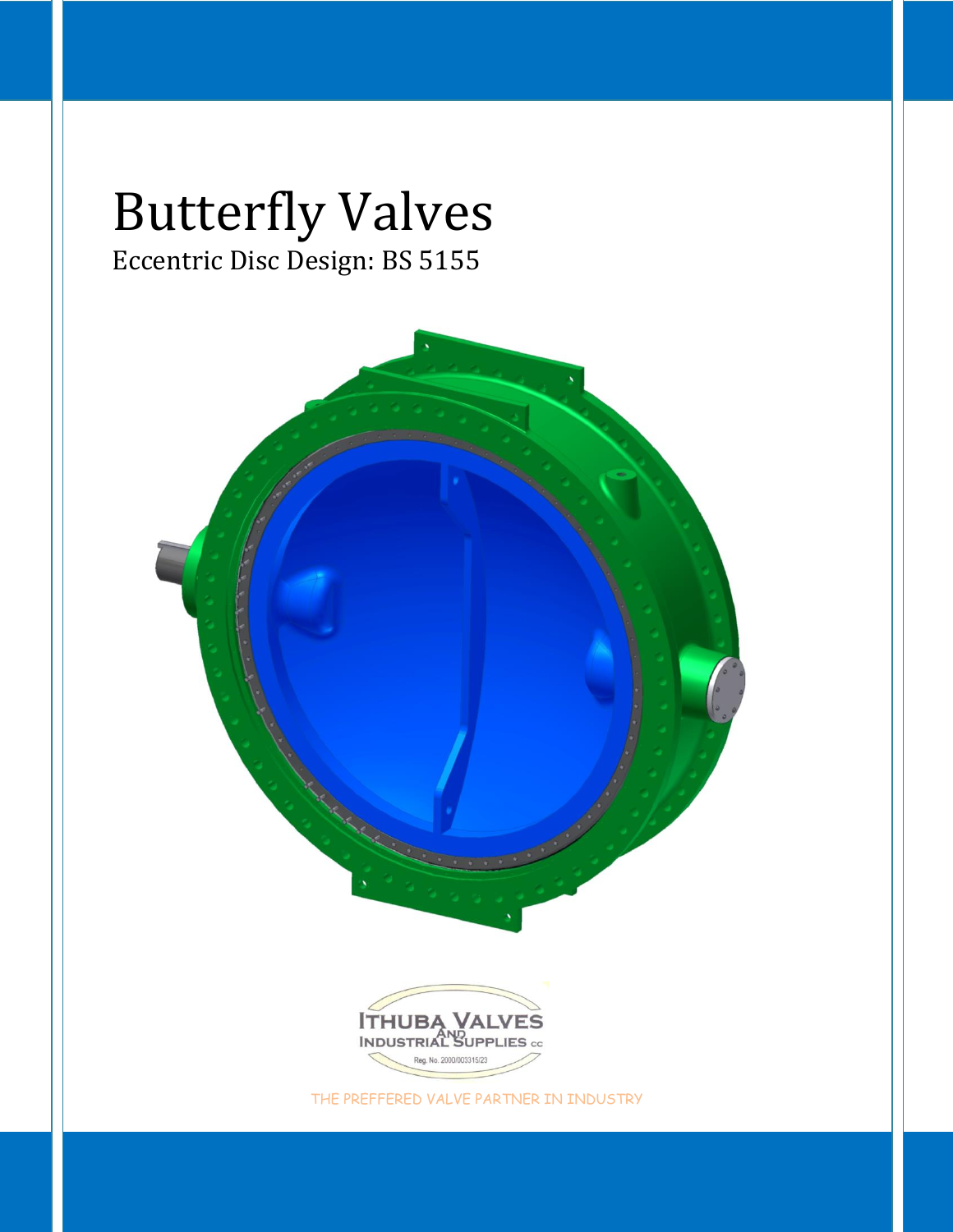

### **Introduction**

Ithuba Valves, established in year 2000 as a BEE valve company, has been manufacturing and refurbishing a number of butterfly valves for many power stations and water utility companies around South Africa including well-known such as Rand Water, Department of Water Affairs, ESKOM as well as mining industries and many more. Their rubber –metal seated butterfly valves are of tight closing and bubble-tight at rated pressures in both directions and also work satisfactory when used for flow regulation. All the manufacturing & refurbishments is done at their Alrode premises and have successfully refurbished most of Eskom Power Station around South Africa. They are the manufacturers of concentric (rubber-lined) and eccentric (rubber-to-metal) butterfly valves and have also been supplying new valves to DWAF in the building of the new dams and have recently supplied two new DN2800 Butterfly Valves including a DN1800 Sleeve Valve for the recently built Braamhoek Dam in Lady Smith, South Africa.

The illustrations shown in this catalogue are subject to change without notice. The valves are rated as shown in this section.

### **Flanges**:

Valves have integral flanges that can be cast & drilled to suit customer or contractual specification requirements. Common flange drillings are BS4504, SANS 1123 & BS 10.

### **Corrosion Protection**:

Internal and external coatings can be of Twin Pack Epoxy or approved equivalent

### **Operation**:

Valve can be operated by means of gearbox with hand-wheel or electrical actuator. Extension spindle & pedestals can be provided for valves installed at dam lowest levels. Valve can also be supplied Right or Left Hand Closing. Hydraulic cylinder operated valves, complete with lever & weight are also made available on request.

Ithuba Butterfly Valves are double eccentric valves to ensure long lasting seat life and low operating torque.

### **Size Range:**

Sizes ranges from DN300 up to DN3000.

### **Rating**:

Valves from DN300 to DN900 are rated for PN6 up to PN40 Valves from DN300 to DN1400 are rated for PN6 up to PN25 Valves from DN300 to DN2000 are rated for PN6 up to PN16 Valves from DN300 to DN3000 are rated up to PN6

**Installation**: All valves are built for horizontal pipe installation. However, valves can also operate equally well in vertical pipe installation.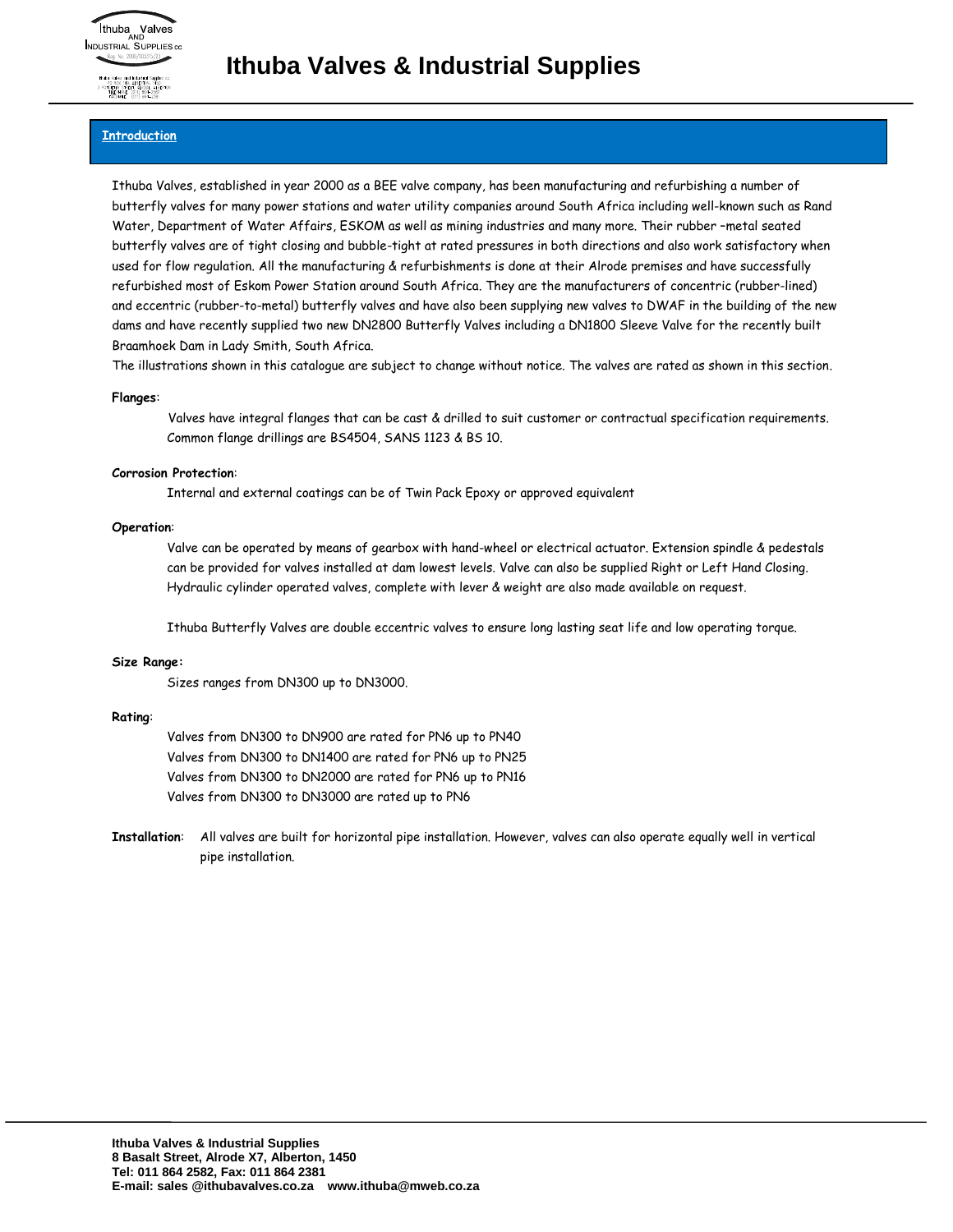

Thubo Velves and Industrial Supplies<br>PO BOX 149, ALBERTON, 1450<br>3 POTGETER STREET, AUROGE, ALBER<br>TELEPHONE: (011) 864-2382

# **Dimensions in Millimeters**

|      |      |      |             |     |     | PN16 RATING (BS 4504) |                |                          | PN25 RATING (BS 4504) |                          |              |               |                     |
|------|------|------|-------------|-----|-----|-----------------------|----------------|--------------------------|-----------------------|--------------------------|--------------|---------------|---------------------|
| SIZE | D    | Ε    | $\mathsf F$ | G   | ±R  | A                     | В              | $\mathcal C$             | <b>MASS</b><br>(kq)   | A                        | В            | $\mathcal{C}$ | <b>MASS</b><br>(kq) |
| 300  | 270  | 250  | 235         | 240 | 139 | 178                   | 25             | 460                      | 125                   | 270                      | 40           | 485           | 140                 |
| 350  | 270  | 250  | 260         | 300 | 162 | 190                   | 27             | 520                      | 190                   | 290                      | 44           | 555           | 210                 |
| 400  | 330  | 318  | 295         | 360 | 196 | 216                   | 28             | 580                      | 230                   | 310                      | 48           | 620           | 245                 |
| 450  | 375  | 340  | 345         | 380 | 345 | 222                   | 30             | 640                      | 470                   | 330                      | 50           | 670           | 479                 |
| 500  | 395  | 390  | 380         | 350 | 249 | 229                   | 32             | 715                      | 490                   | 350                      | 52           | 670           | 502                 |
| 600  | 440  | 455  | 438         | 440 | 305 | 267                   | 36             | 640                      | 675                   | 390                      | 42           | 845           | 687                 |
| 700  | 525  | 530  | 478         | 500 | 350 | 292                   | 40             | 910                      | 860                   | 430                      | 47           | 960           | 872                 |
| 750  | 560  | 585  | 518         | 550 | 372 | 305                   | $\blacksquare$ | $\overline{\phantom{a}}$ | 950                   | $\overline{\phantom{a}}$ | 51           | 1020          | 980                 |
| 800  | 560  | 585  | 520         | 520 | 400 | 318                   | 43             | 1025                     | 1127                  | 470                      | 51           | 1085          | 1145                |
| 900  | 590  | 605  | 600         | 700 | 430 | 330                   | 47             | 1125                     | 1685                  | 510                      | 56           | 1185          | 1700                |
| 1000 | 725  | 738  | 645         | 590 | 503 | 410                   | 50             | 1255                     | 1750                  | 550                      | 60           | 1320          | 1795                |
| 1100 | 1670 | 855  | 700         | 600 | 546 | (440)                 | 54             | 1355                     | 1820                  | (440)                    | 65           | 1420          | 1895                |
| 1200 | 795  | 855  | 845         | 600 | 603 | 470                   | 57             | 1485                     | 2390                  | 630                      | 69           | 1530          | 2560                |
| 1400 | 978  | 920  | 885         | 850 | 701 | (360)                 | 60             | 1685                     | 3050                  | (530)                    | 74           | 1755          | 3650                |
| 1500 | 1060 | 1050 | 1025        | 900 | 758 | (380)                 | 65             | 1930                     | 4150                  | $\star\star$             | $\star\star$ | $\star\star$  | $\star\star$        |

|      |      |      |      |      |         |     |     | PN10 RATING |               | PN16 RATING |       |      |           |  |
|------|------|------|------|------|---------|-----|-----|-------------|---------------|-------------|-------|------|-----------|--|
| SIZE | D    | E    | F    | G    | $\pm R$ | A   | В   | с           | ±MASS<br>(kq) | A           | В     | с    | MASS (kg) |  |
| 1800 | 1195 | 1200 | 1100 | 1000 | 896     | 390 | 52  | 460         | 4420          | 670         | 88    | 2195 | 7260      |  |
| 2000 | 1295 | 1245 | 1200 | 1000 | 996     | 760 | 55  | 520         | 8950          | 760         | 95    | 2425 | 8950      |  |
| 2400 | 1475 | 1470 | 1450 | 1000 | 1196    | 610 | 70  | 2760        | 10 700        | $**$        | $**$  | $**$ | $***$     |  |
| 2600 | 1555 | 1575 | 1495 | 1000 | 1294    | 670 | 75  | 2960        | 11 850        | $**$        | $**$  | $**$ | $**$      |  |
| 2800 | 1750 | 1748 | 1650 | 1100 | 1399    | 760 | 80  | 3180        | 14 690        | $**$        | $***$ | $**$ | $**$      |  |
| 3000 | 1800 | 1790 | 1750 | 1200 | 1490    | 760 | 100 | 3405        | 18 370        | $**$        | $**$  | $**$ | $**$      |  |

**Note**: Dimensions in brackets are non-standard but have been specially manufactured before to suit a specific contract.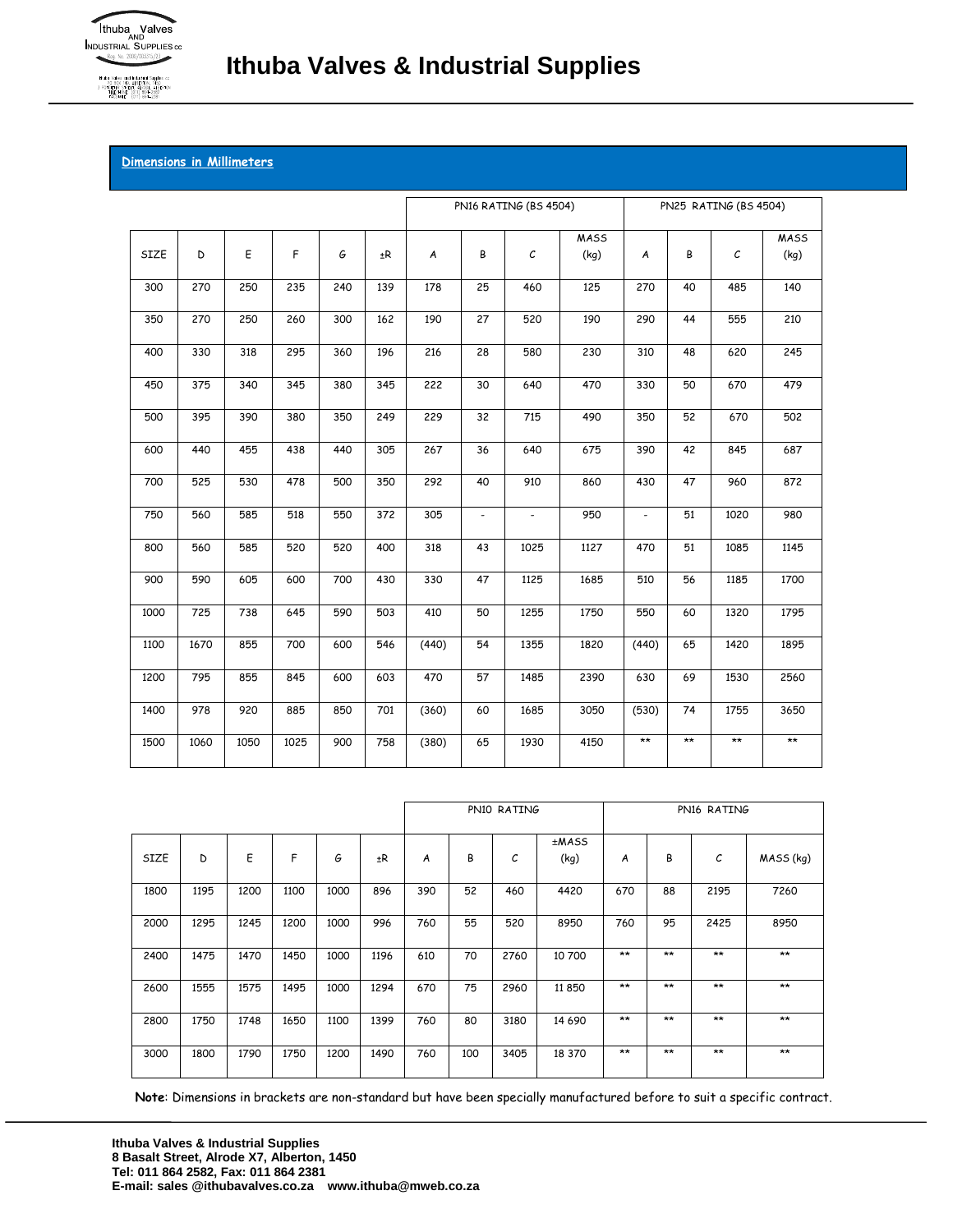

Typical diagrammatic illustration of Butterfly Valves

# **General Construction (Also on schematics)**



# **Materials Of Construction**

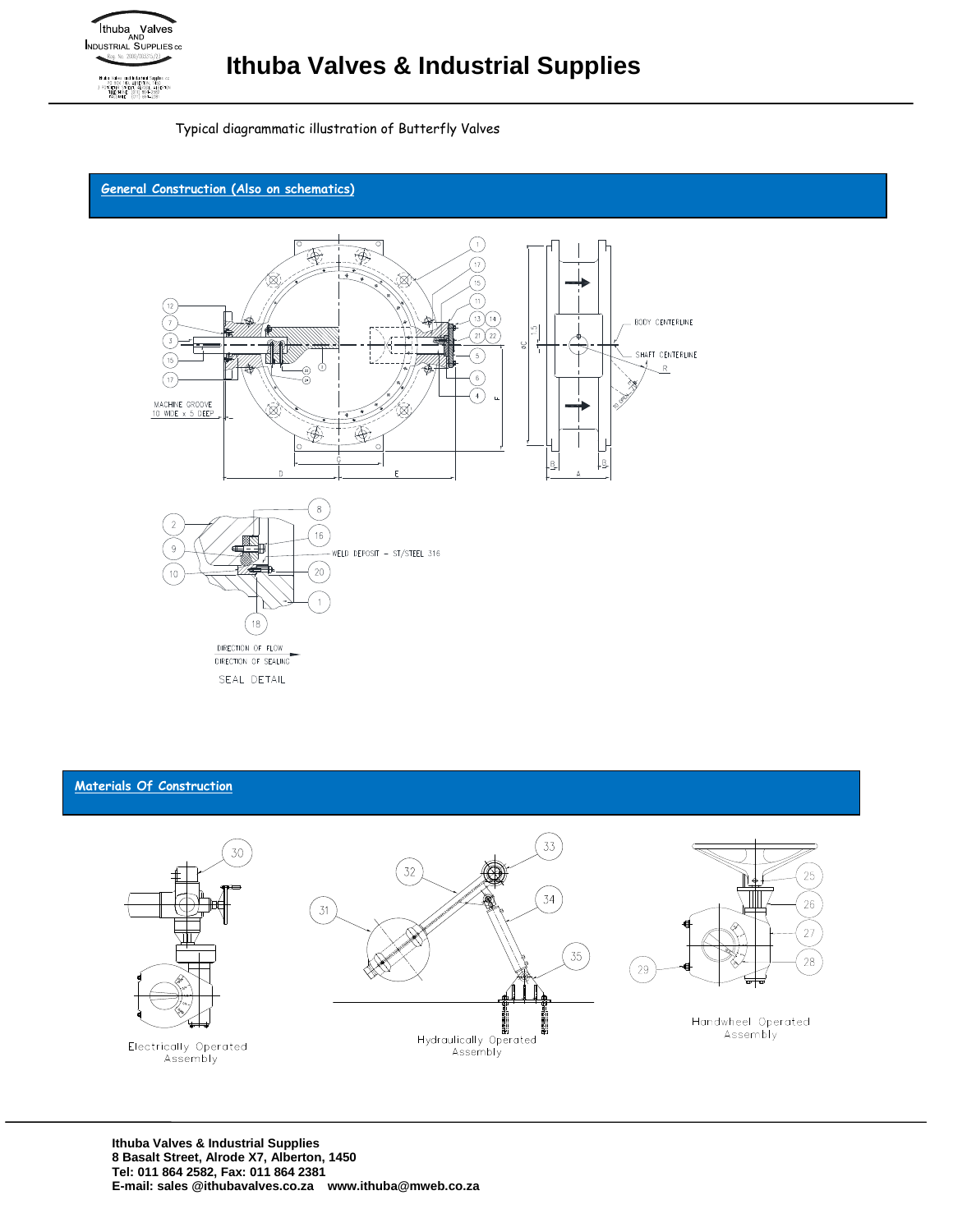

For all valve ratings the material for primary components conforms to relevant specification and as listed below.

| Item No        | Component     | Specification                     |                      |  |  |  |  |  |  |
|----------------|---------------|-----------------------------------|----------------------|--|--|--|--|--|--|
|                |               | PN6 up to PN25                    | <b>PN40</b>          |  |  |  |  |  |  |
|                | Body          | SG BS 2789 Gr. 420/12             | CAST STEEL BS3100-A2 |  |  |  |  |  |  |
| $\overline{c}$ | <b>Blade</b>  | SG BS 2789 Gr. 420/12             | CAST STEEL BS3100-A2 |  |  |  |  |  |  |
| 3              | Drive Shaft   | Stainless Steel BS 970 431529     |                      |  |  |  |  |  |  |
| 4              | Stub Shaft    | Stainless Steel BS970 431529      |                      |  |  |  |  |  |  |
| 8              | Clamp Ring    | Stainless Steel 304               |                      |  |  |  |  |  |  |
| 9              | Blade Seal    | Nitrile Rubber, EPDM or Viton     |                      |  |  |  |  |  |  |
| 10             | Seat Ring     | Stainless Steel 304 (Replaceable) |                      |  |  |  |  |  |  |
| 17             | Shaft Bearing | DU/DUB Glacier (Self-lubricating) |                      |  |  |  |  |  |  |

| <b>ITEM</b>  | <b>DESCRIPTION</b>                  | <b>MATERIAL</b>                     | <b>ITEM</b> | <b>COMPONENT</b>                   | <b>DESCRIPTION</b>                  | <b>ITEM</b> | <b>COMPONENT</b>       | <b>DESCRIPTION</b> |  |
|--------------|-------------------------------------|-------------------------------------|-------------|------------------------------------|-------------------------------------|-------------|------------------------|--------------------|--|
| 1            | <b>BODY</b>                         | SG BS 2789-420/12                   | 14          | <b>END COVER</b><br><b>BOLTING</b> | STEEL-SANS 136-8.8/<br>ST/STEEL 304 | 27          | <b>HANDWHEEL</b>       | CAST ALUMINIUM     |  |
| $\mathbf{2}$ | <b>BLADE</b>                        | SG BS 2789-420/12                   | 15          | <b>KEY</b>                         | KEYSTEEL BS4235                     | 28          | POSITION INDICATOR     | ST/STEEL 304       |  |
| 3            | DRIVE SHAFT                         | ST/STEEL BS970 431S29               | 16          | CLAMP RING<br><b>BOLTING</b>       | ST/STEEL 304                        | 29          | LIMIT STOP (GEARBOX)   | STEEL SANS 138     |  |
| 4            | STUB SHAFT                          | ST/STEEL BS970 431529               | 17          | SHAFT BEARING                      | <b>DU GALCIER</b>                   | 30          | ELECTRICAL ACTUATOR    | <b>OPTIONAL</b>    |  |
| 5            | <b>END COVER</b>                    | ST/STEEL 304 or M/STEEL<br>300WA    | 18          | SEAT'O' RING                       | NITRILE RUBBER                      | 31          | COUNTER-WEIGHT         | CAST IRON          |  |
| 6            | THRUST PAD                          | ST/STEEL BS970 431S29               | 19          | U-SEAL                             | NITRILE RUBBER                      | 32          | <b>LEVER</b>           | MILD STEEL 300WA   |  |
| 7            | <b>GLAND RING</b>                   | ST/STEEL 304                        | 20          | SEAT RING<br><b>BOLTING</b>        | ST/STEEL 304                        | 33          | <b>HUB</b>             | MILD STEEL 300WA   |  |
| 8            | <b>CLAMP RING</b>                   | ST/STEEL 304                        | 21          | <b>NAME PLATE</b>                  | ST/STEEL 304                        | 34          | HYDRAULIC CYLINDER     | ST/STEEL 304       |  |
| 9            | <b>BLADE SEAL</b>                   | NITRILE/EPDM/VITON                  | 22          | NAME PLATE<br><b>SCREW</b>         | ST/STEEL 304                        | 35          | <b>MOUNTING CLEVIS</b> | MILD STEEL 300WA   |  |
| 10           | <b>SEAT RING</b>                    | ST/STEEL 304                        | 23          | SHAFT PIN                          | ST/STEEL<br>BS970 431S29            |             |                        |                    |  |
| 11           | <b>END COVER</b><br>GASKET          | KLINGER (ASBESTOS<br>FREE)          | 24          | SHAFT PIN GRUB<br><b>SCREW</b>     | ST/STEEL 316                        |             |                        |                    |  |
| 12           | <b>GLAND RING</b><br><b>BOLTING</b> | ST/STEEL 304                        | 25          | QUARTER-TURN<br><b>GEARBOX</b>     | VARIOUS                             |             |                        |                    |  |
| 13           | <b>END COVER</b><br><b>BOLTING</b>  | STEEL-SANS 136-8.8/<br>ST/STEEL 304 | 26          | <b>ADAPTOR</b>                     | SG BS 2789-420/12                   |             |                        |                    |  |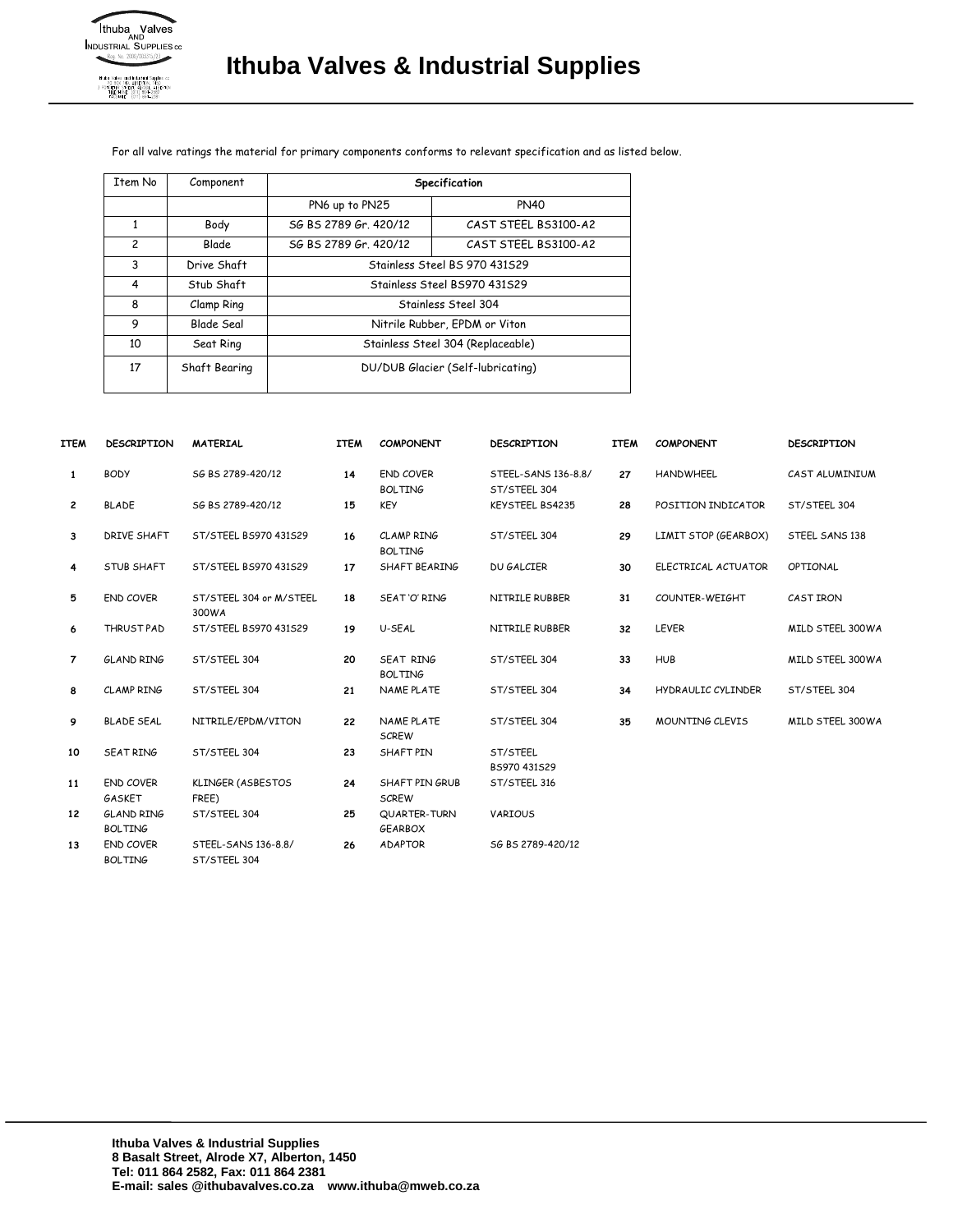

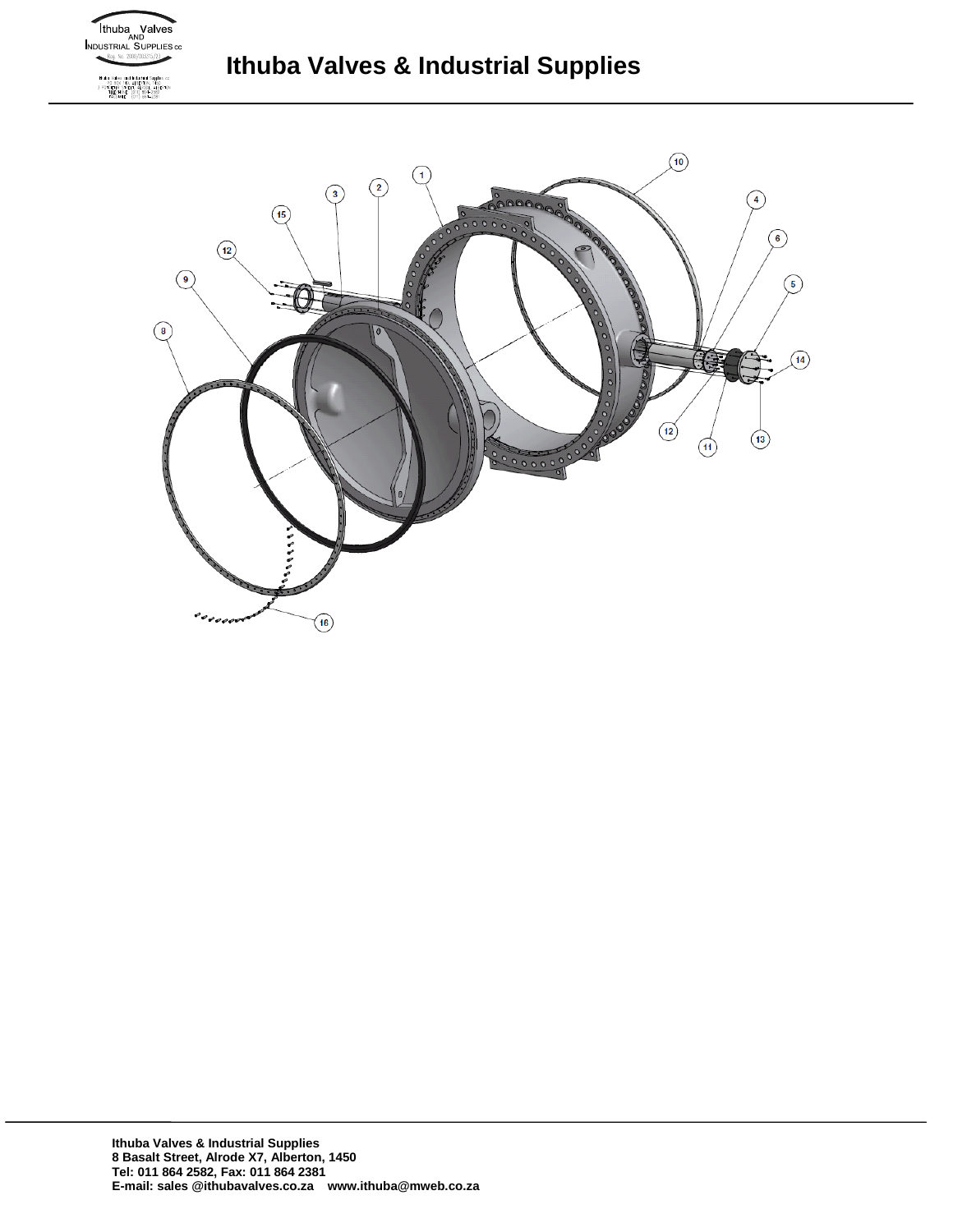

### **Rated Torque Values @ PN16 Rating**

| <b>VALVE</b><br><b>SIZE</b> | <b>TORQUE</b><br>(Nm) @<br><b>PN16</b> | Velocity<br>(m/s) | <b>GEARBOX/ RATING</b> | <b>H/WHEEL</b><br>SIZE (mm) | <b>EFFORT</b><br>(kg) | <b>VALVE</b><br><b>SIZE</b> | <b>TORQUE</b><br>(Nm) @ PN16 | Velocity<br>(m/s) | <b>GEARBOX/ RATING</b>  | <b>H/WHEEL</b><br>SIZE (mm) | <b>EFFORT</b><br>(kg) |
|-----------------------------|----------------------------------------|-------------------|------------------------|-----------------------------|-----------------------|-----------------------------|------------------------------|-------------------|-------------------------|-----------------------------|-----------------------|
| 300                         | 734                                    | 10.76             | IV/11/17-44:1          | 450                         | 17.87                 | 1400                        | 29 923                       | 6.00              | IVD/180/338-720:1       | 600                         | 44.74                 |
| 350                         | 1036                                   | 9.65              | IV/11/17-44:1          | 450                         | 21,00                 | 1500                        | 53 967                       | 6.00              | IVT/456/474-1456:1      | 600                         | 37.39                 |
| 400                         | 1442                                   | 9.10              | IV/11/17-44:1          | 450                         | 30.04                 | 1800                        | 65 414                       | 6.00              | IVT/375/677-1500:1      | 600                         | 46.26                 |
| 450                         | 1934                                   | 7.96              | IV/11/24-44:1          | 450                         | 41,82                 | 2000                        | 102 980                      | 5.00              | IVT/360/1424-<br>1440:1 | 800                         | 48.06                 |
| 500                         | 2517                                   | 7.40              | IVS/33/34-132:1        | 450                         | 55.48                 | 2400                        | 111 654                      | 4.00              | IVT/585/1424-<br>2340:1 | 800                         | 52,11                 |
| 600                         | 4151                                   | 6.78              | IVS/63/75-250:1        | 450                         | 72,21                 | 2600                        | 124 078<br>(1000kPa)         | 4.00              | IVT/585/1424-<br>2340:1 | 800                         | 57.97                 |
| 700                         | 7317                                   | 7.35              | IVS/75/88-300:1        | 450                         | 22,55                 | 2800                        | 126 545<br>(1000kPa)         | 3.75              | IVT/585/1424-<br>2340:1 | 800                         | 59.06                 |
| 750                         | 8895                                   | 7.08              | IVD/63/102-250:1       | 450                         | 35,72                 | 3000                        | 135 584<br>(800kPa)          | 3.00              | IVT/585/1424-<br>2340:1 | 800                         | 63.28                 |
| 800                         | 10201                                  | 6.78              | IVD/136/169/-542:1     | 450                         | 48.34                 |                             |                              |                   |                         |                             |                       |
| 900                         | 13714                                  | 6.78              | IVD/136/169-542:1      | 450                         | 28.84                 |                             |                              |                   |                         |                             |                       |
| 1000                        | 18819                                  | 6.78              | IVD/180/203-720:1      | 450                         | 38.78                 |                             |                              |                   |                         |                             |                       |
| (1100)                      | 27 703                                 | 6.50              | IVD/180/338-720:1      | 450                         | 39.81                 |                             |                              |                   |                         |                             |                       |
| 1200                        | 23 413                                 | 6.00              | IVD/180/338-720:1      | 600                         | 35.00                 |                             |                              |                   |                         |                             |                       |
|                             |                                        |                   |                        |                             |                       |                             |                              |                   |                         |                             |                       |

### **Note:**

- Valves listed herein are of solid disc type design. For hollow disc design data, please contact Ithuba for Torque values.
- Valves for higher velocities than those shown on tables can be designed to suit pipeline velocities.
- For electrical operation and other pressure ratings, the gearbox size may change. Please refer to Ithuba Valves for specifications.
- Special open spur boxes are available on request.
- The bigger size valves are calculated preferably for PN10 and lower ratings.
- It is recommended that an electrical actuator be used on bigger size valve from DN1000 up to gain on operation time as these usually take longer to open/close.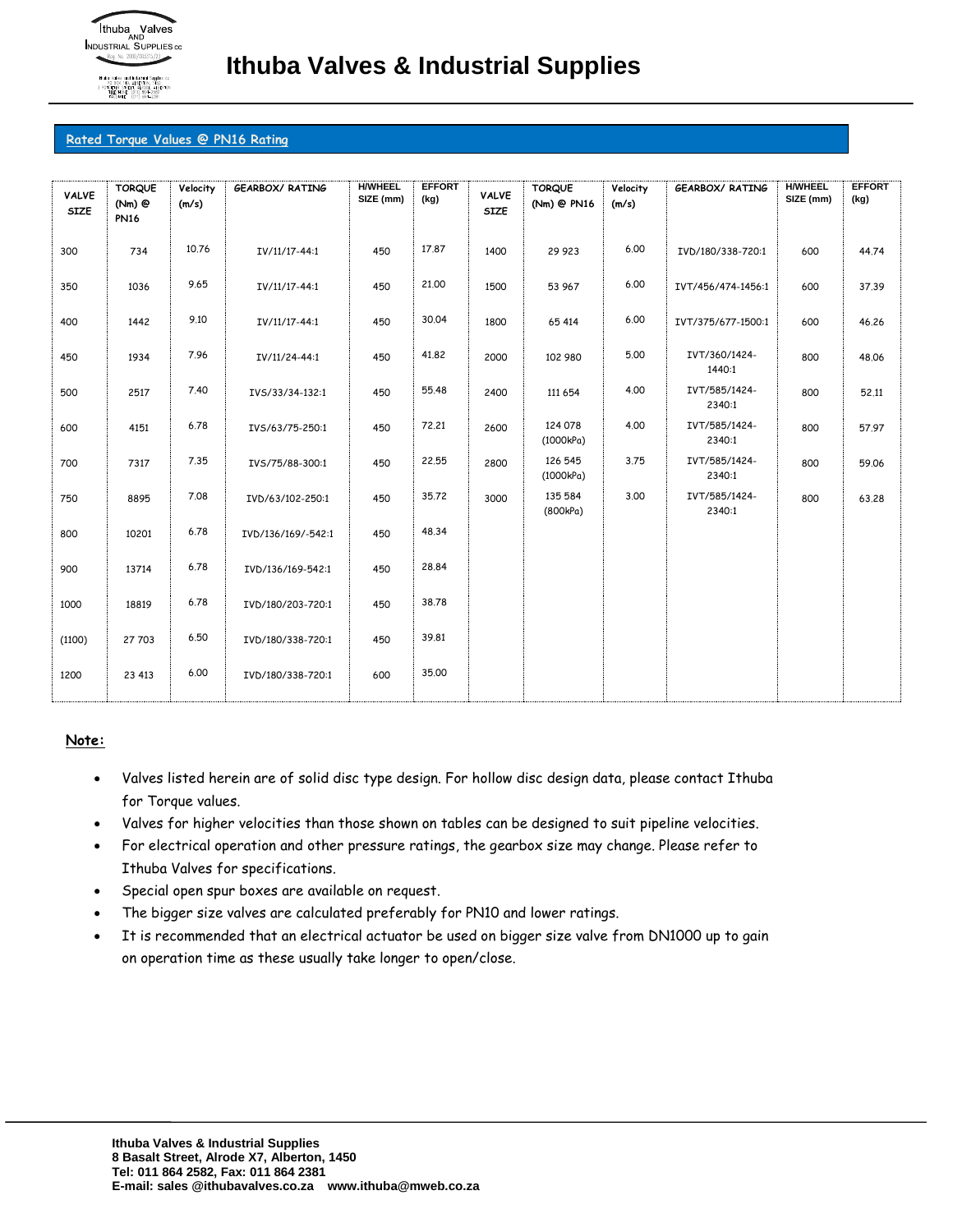

# **Sealing Arrangements**







Tadpole Seal **Flat Round-nosed Seal** 



Von Roll Seal Music Note Seal

# **NOTE:**

The sealing arrangement can also be provided, on request, complete with St/Steel 316weld deposits on the edge of the blade and valve throat respectively.